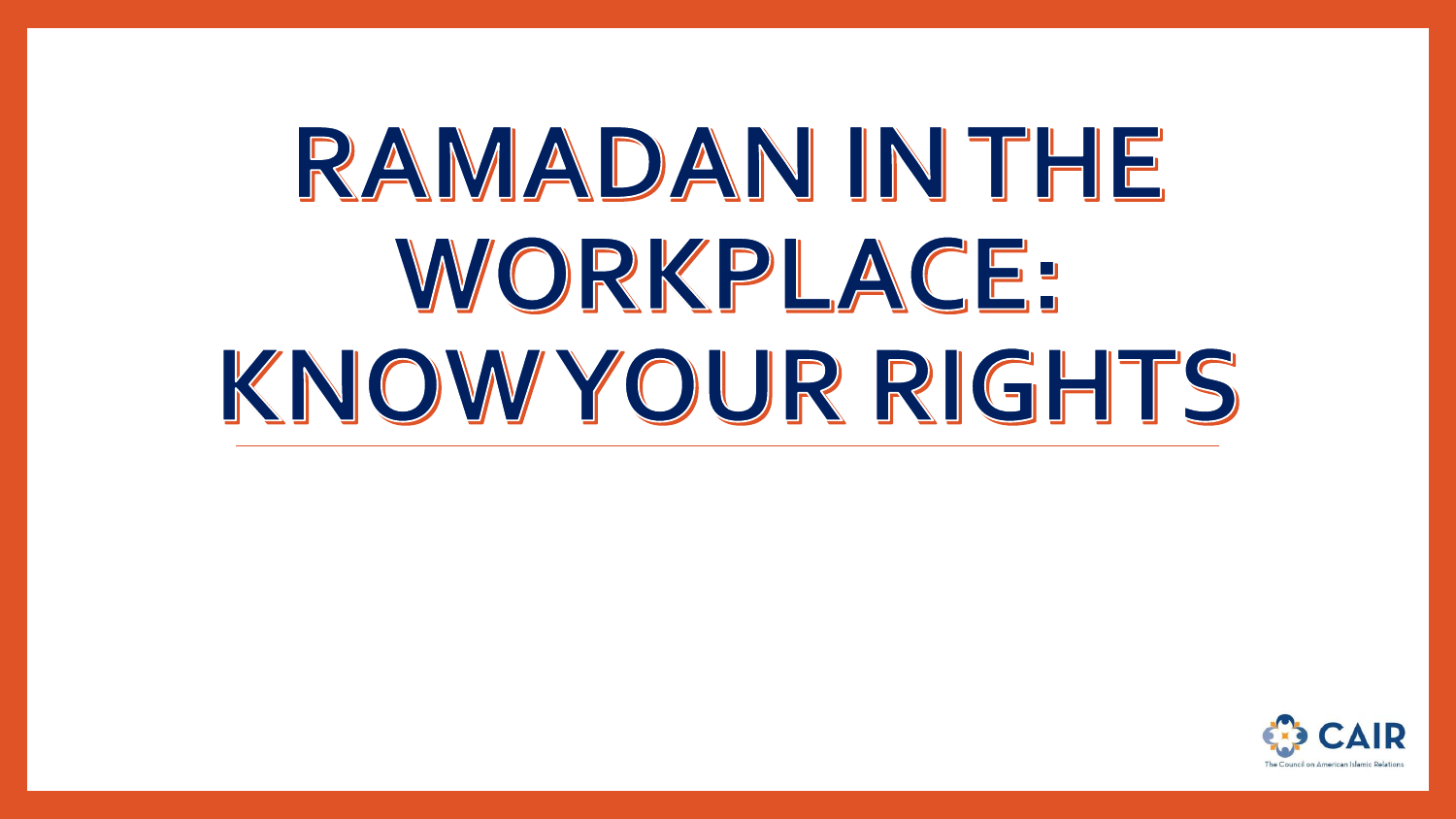## PRESENTATION OUTLINE

- •Welcome and Introduction
- •Employment Discrimination Laws
- •How to Request a Religious Accommodation
- •Practice Scenarios

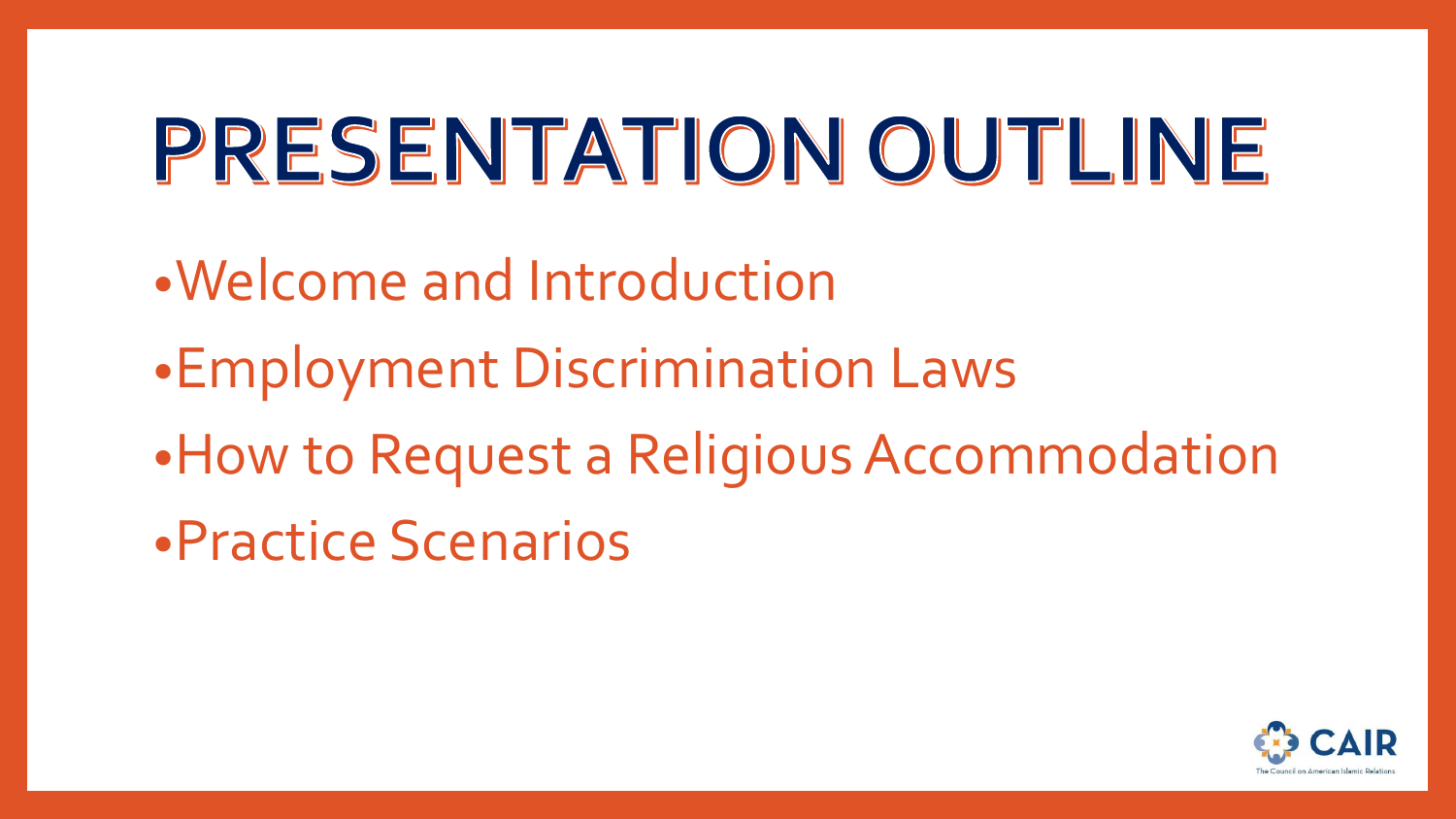### CAIR's Vision and Mission

• CAIR's vision is to be a leading advocate for justice and mutual understanding.

• CAIR's mission is to enhance understanding of Islam, encourage dialogue, protect civil liberties, empower American Muslims, and build coalitions that promote justice and mutual understanding.



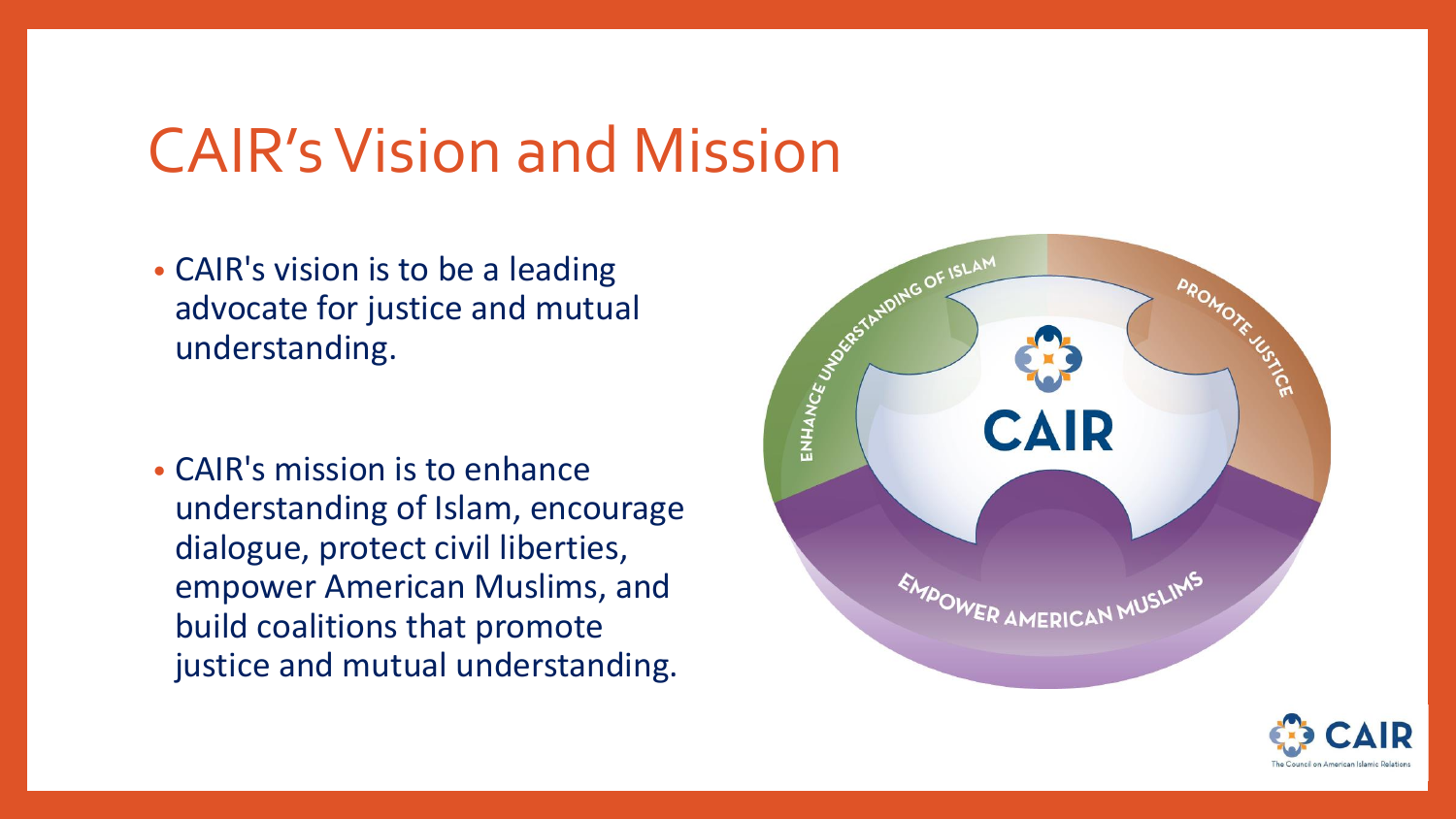## EMPLOYMENT DISCRIMINATION LAW

A Brief Overview

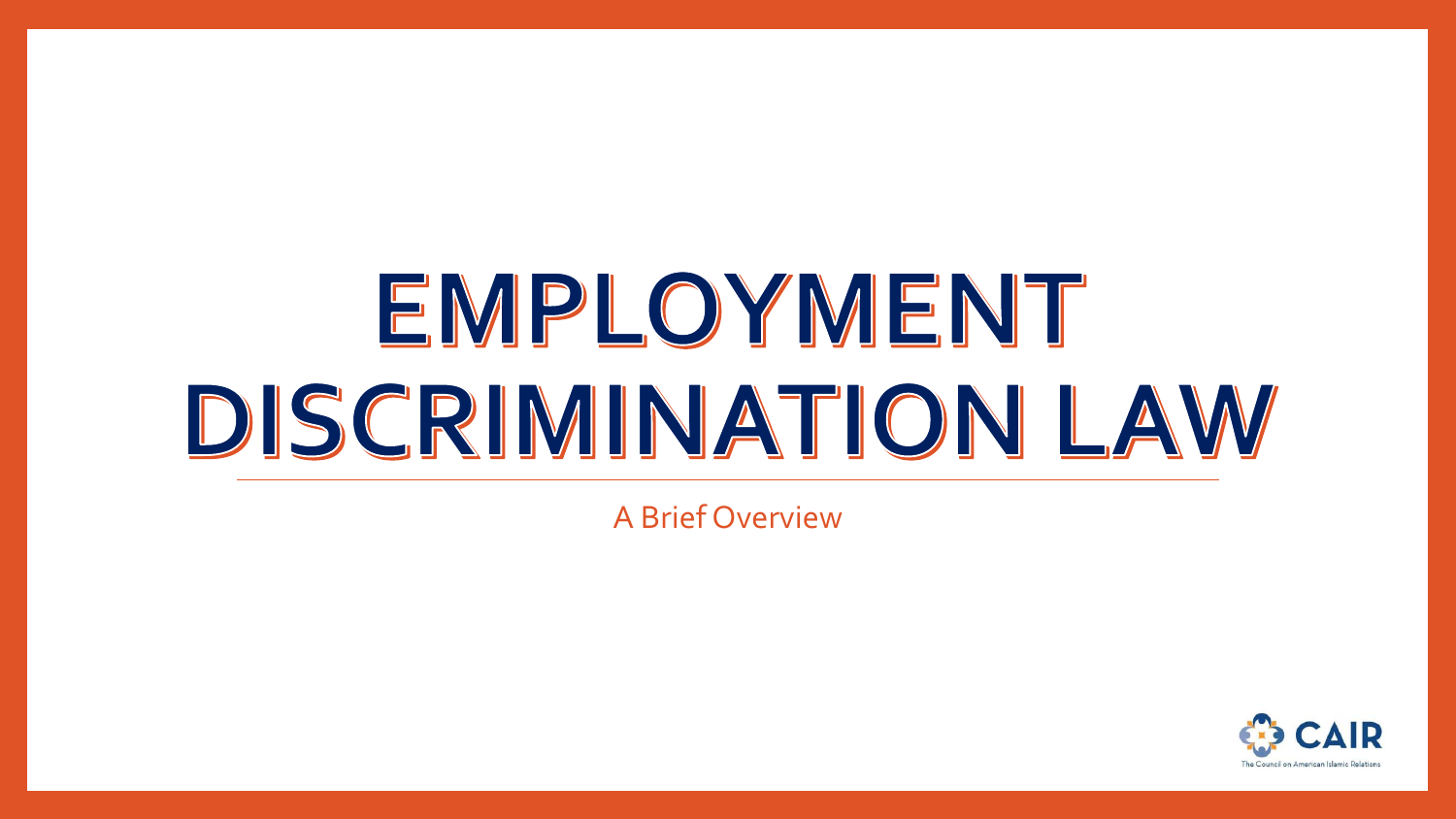### What is Employment Discrimination?

- **Unfair treatment** because of your race, color, religion, sex (including pregnancy), national origin, age (40 or older), disability, or genetic information.
- **Harassment** by managers, co-workers, or others in your workplace, because of your race, color, religion, sex (including pregnancy), national origin, age (40 or older), disability, or genetic information.
- **Retaliation** because you complained about job discrimination, or assisted with a job discrimination investigation or lawsuit.
- **Denial of a reasonable workplace accommodation** that you need because of your religious beliefs or disability.

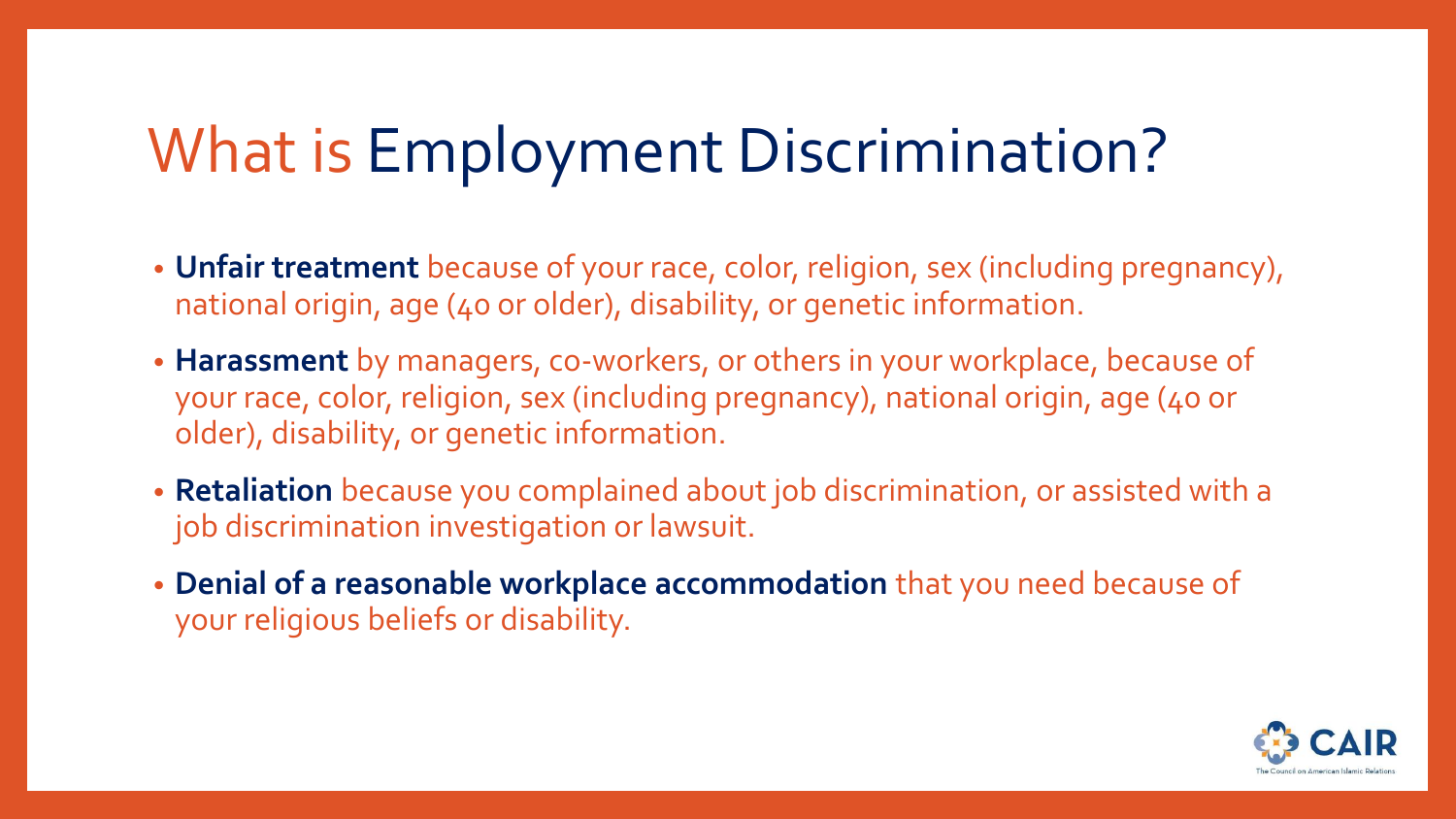### Federal Statutes

- **1. Title VII of the Civil Rights Act of 1**964 (Title VII)
- 2. The Equal Pay Act of 1963 (EPA)
- 3. The Age Discrimination in Employment Act of 1967 (ADEA)
- 4. Title I of the Americans with Disabilities Act of 1990 (ADA)
- 5. The Genetic Information Nondiscrimination Act of 2008 (GINA)

|  | Eighty-eighth Congress of the United States of America                                                                                                                                                                                                                                                                                                                                                                                                                                                                                                                                                                                                                    |  |
|--|---------------------------------------------------------------------------------------------------------------------------------------------------------------------------------------------------------------------------------------------------------------------------------------------------------------------------------------------------------------------------------------------------------------------------------------------------------------------------------------------------------------------------------------------------------------------------------------------------------------------------------------------------------------------------|--|
|  | AT THE SECOND SESSION<br>Begun and held at the City of Washington on Tuesday, the seventh day of January,                                                                                                                                                                                                                                                                                                                                                                                                                                                                                                                                                                 |  |
|  | one thousand nine hundred and sixty-four                                                                                                                                                                                                                                                                                                                                                                                                                                                                                                                                                                                                                                  |  |
|  | <b>2n 2tt</b>                                                                                                                                                                                                                                                                                                                                                                                                                                                                                                                                                                                                                                                             |  |
|  | To enforce the constitutional right to veto, to each<br>$\kappa$ particlele-inea para the different energy different<br>constant $\kappa$ and $\kappa$ different control of the United States to provide in<br>junctive relict against discrimi                                                                                                                                                                                                                                                                                                                                                                                                                           |  |
|  | Be it enacted by the Senate and House of Representatives of the United States of America in Congress assembled, That this Act may be cited as the "Civil Rights Act of 1964".                                                                                                                                                                                                                                                                                                                                                                                                                                                                                             |  |
|  | TITLE I-VOTING RIGHTS                                                                                                                                                                                                                                                                                                                                                                                                                                                                                                                                                                                                                                                     |  |
|  | SEC. 101. Section 2004 of the Revised Statutes (42 U.S.C. 1971), as an<br>ended by section 131 of the Civil Rights Act of 1957 (71 Stat. 637), and as further an<br>ended by section 604 of the Civil Rights Act of 1967 (64 Stat.<br>subsection (a) the following new paragraphs:<br>$^{(19)}$ No person acting under color of law shall—<br>$^{(19)}$ No person acting under color of law shall—<br>$^{(10)}$ N in determining whether any midividual is qualified under<br>State law or laws to vote in any Federal election, a<br>individuals within the same county, parish, or similar political subdivision who have been found by State officials to be qualified |  |
|  | to vote ;<br>"(IS) deny the right of any individual to vote in any Federal election because of an error or omission on any record or paper<br>relating to any application, registration, or other act requisite<br>to voting, if such error or omission is not material in determin-<br>ing whether such individual is qualified under State law to vote<br>to voing, if such revor or ones<br>some is not maternal in othermation of the galaxy of the symbol parameter<br>$\mathbf{a}$ and the symbol map of the parameter of the symbol and the<br>distribution of the symbol sample feed on the sy                                                                    |  |
|  |                                                                                                                                                                                                                                                                                                                                                                                                                                                                                                                                                                                                                                                                           |  |
|  |                                                                                                                                                                                                                                                                                                                                                                                                                                                                                                                                                                                                                                                                           |  |

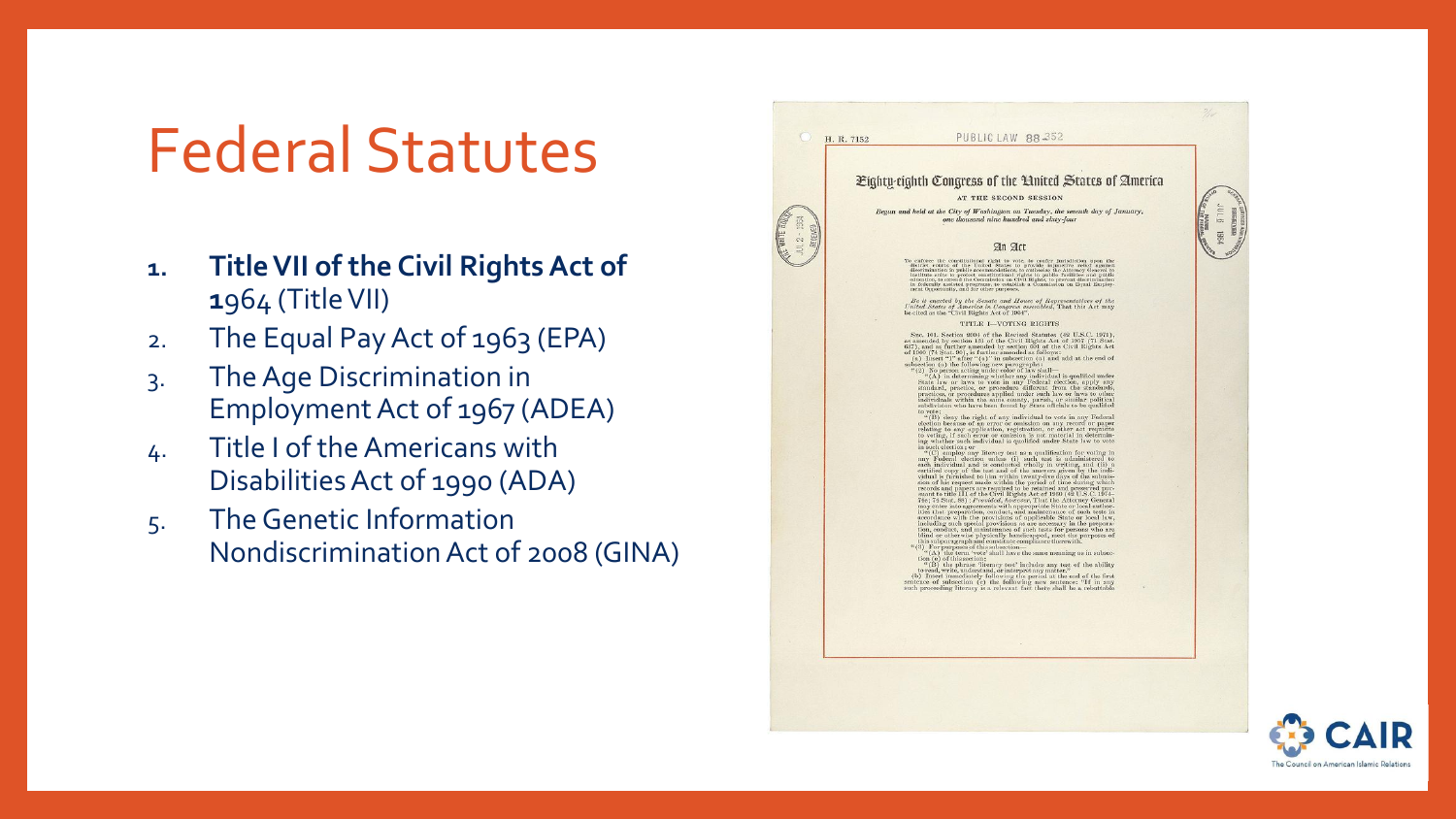## THRESHOLD DISCRIMINATION ISSUES

Must Be Satisfied Before Considering the Merits of Discrimination Claims

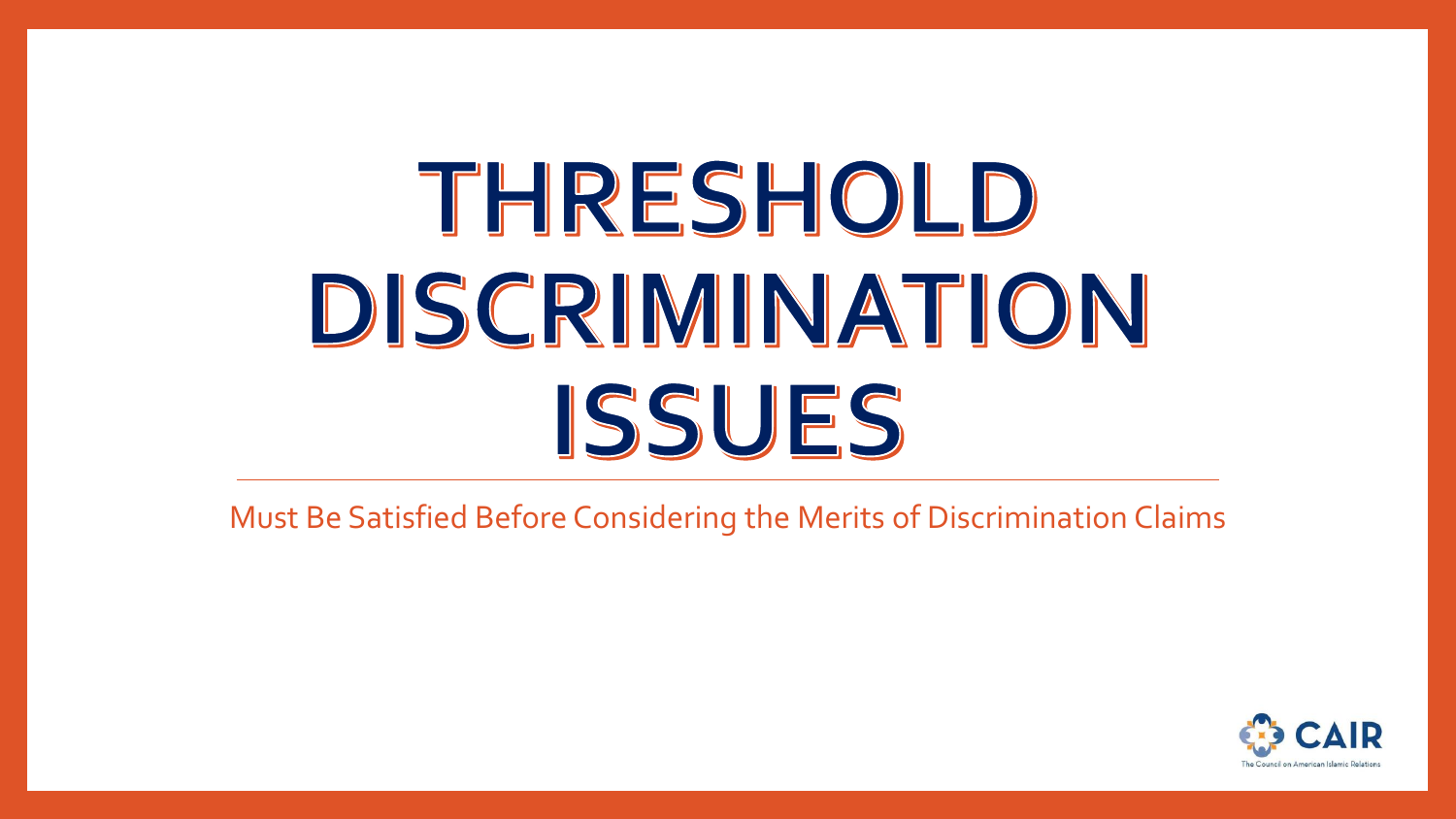### Threshold Requirements

There are a number of threshold requirements that must be satisfied *before* considering the merits of discrimination claims, such as:

- 1. Coverage
- **Timeliness**
- 3. Tangible Harm
- 4. Employee/Employer Relationship
- 5. Required number of Employee

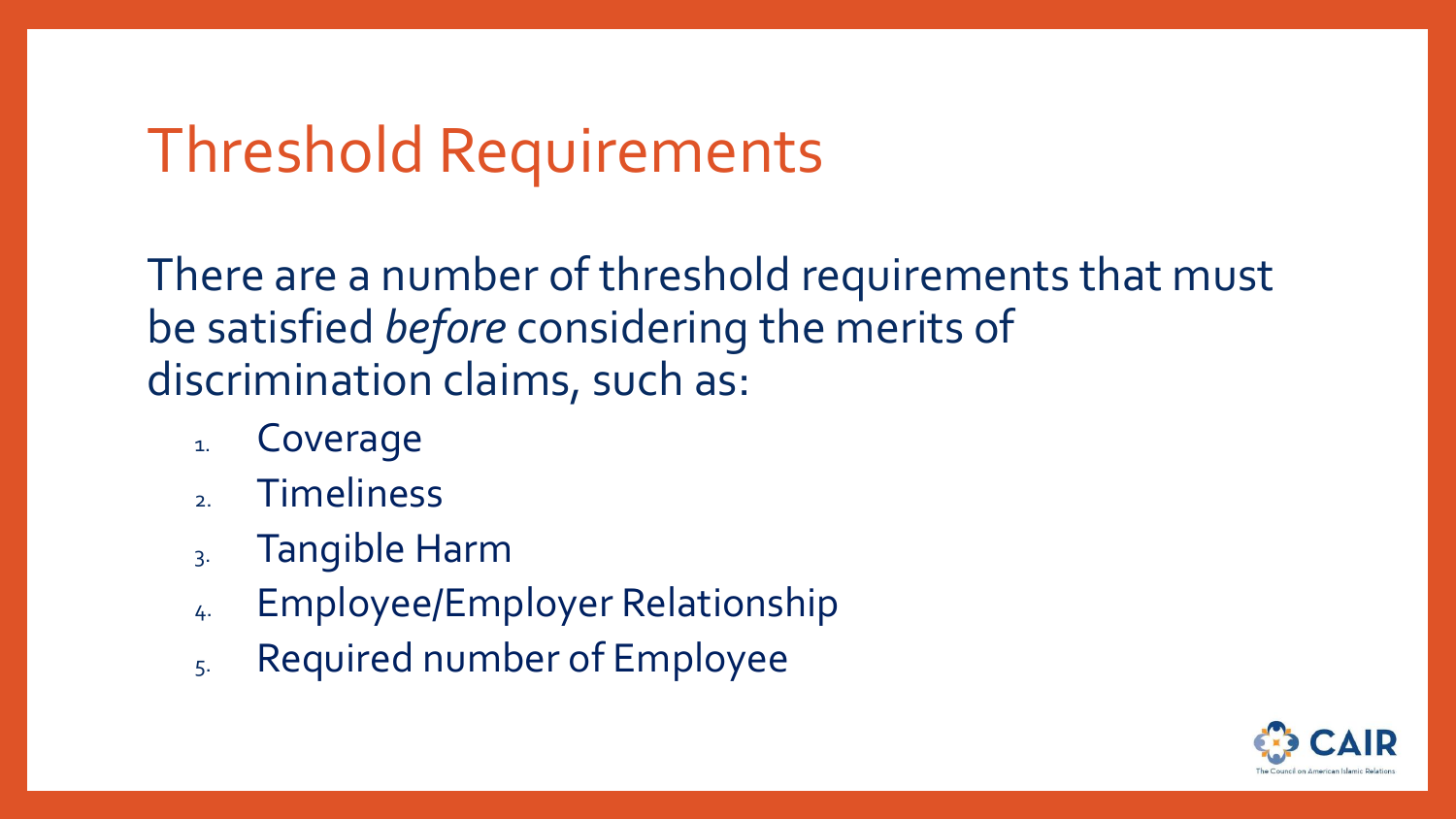### Threshold Issues

#### **Employer/Employee Relationship**

An individual is only protected if s/he was an "employee" at the time of the alleged discrimination, rather than an independent contractor, partner, or other non-employee.

The question of whether an employer-employee relationship exists is fact-specific and depends on **whether the employer controls the means and manner of the worker's work performance**.

#### **Required Number of Employees**

An employer is covered under Title VII or the ADA if it has **15 or more employees** for each working day in each of 20 or more calendar weeks in the same calendar year as, or in the calendar year prior to when, the alleged discrimination occurred.

If the employer does not have 15 or more employees, contact your local CAIR chapter or attorney to see if state or local laws exist that will protect you from employment discrimination.

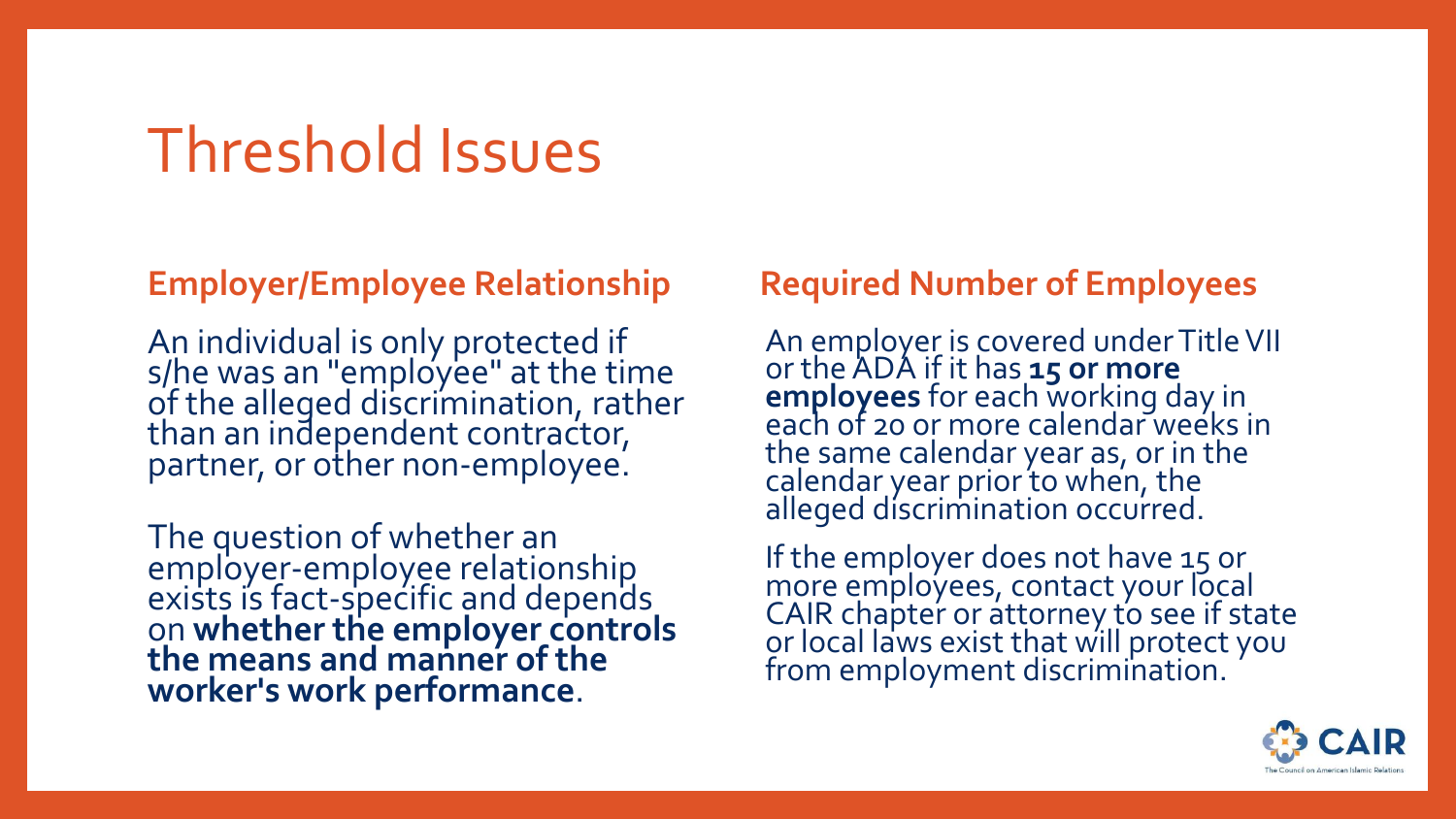### Religious Accommodations

The law requires an employer to reasonably accommodate an employee's religious beliefs or practices, unless doing so would cause more than a minimal burden on the operations of the employer's business.

This means an employer may be required to make reasonable adjustments to the work environment that will allow an employee to practice his or her religion.



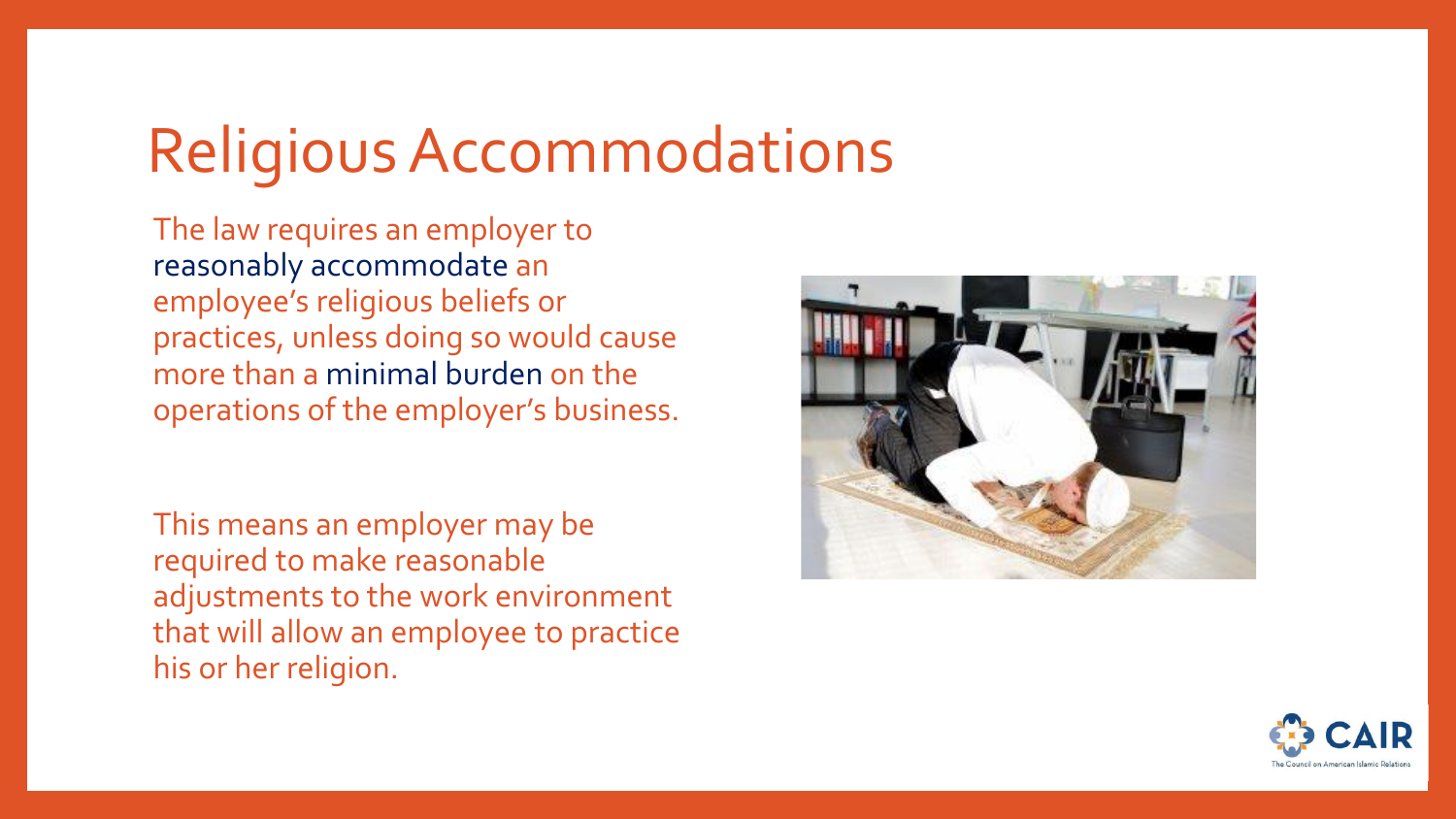### Commonly Provided Religious Accommodations During Ramadan



- Flexible Scheduling
- Voluntary Shift Substitutions or Swaps
- Job Reassignments
- Modifications to Workplace Policies or Practices

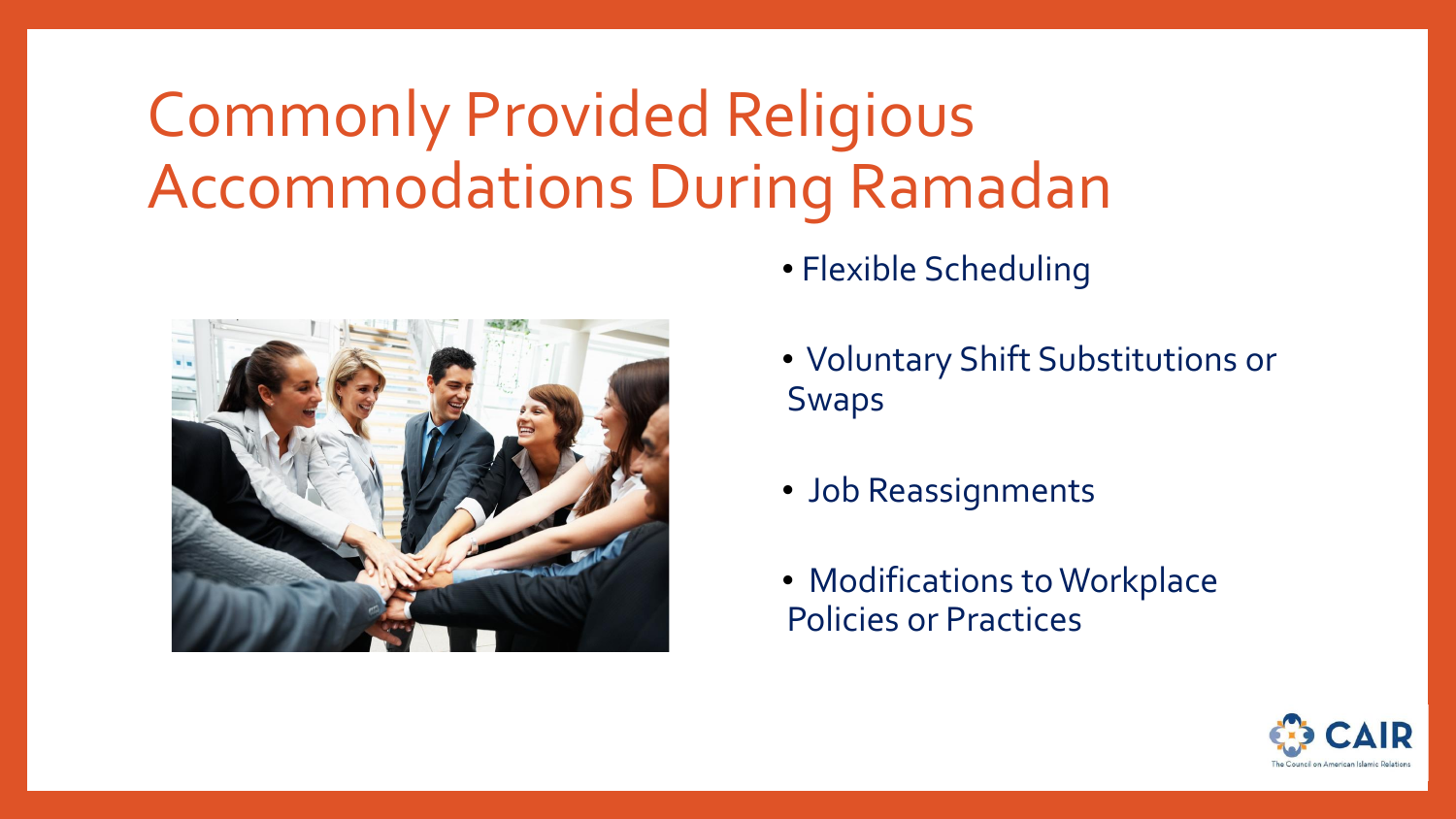# HOW TO ASK FOR A RELIGIOUS ACCOMMODATION

Some Guidelines, Dos, and Don'ts

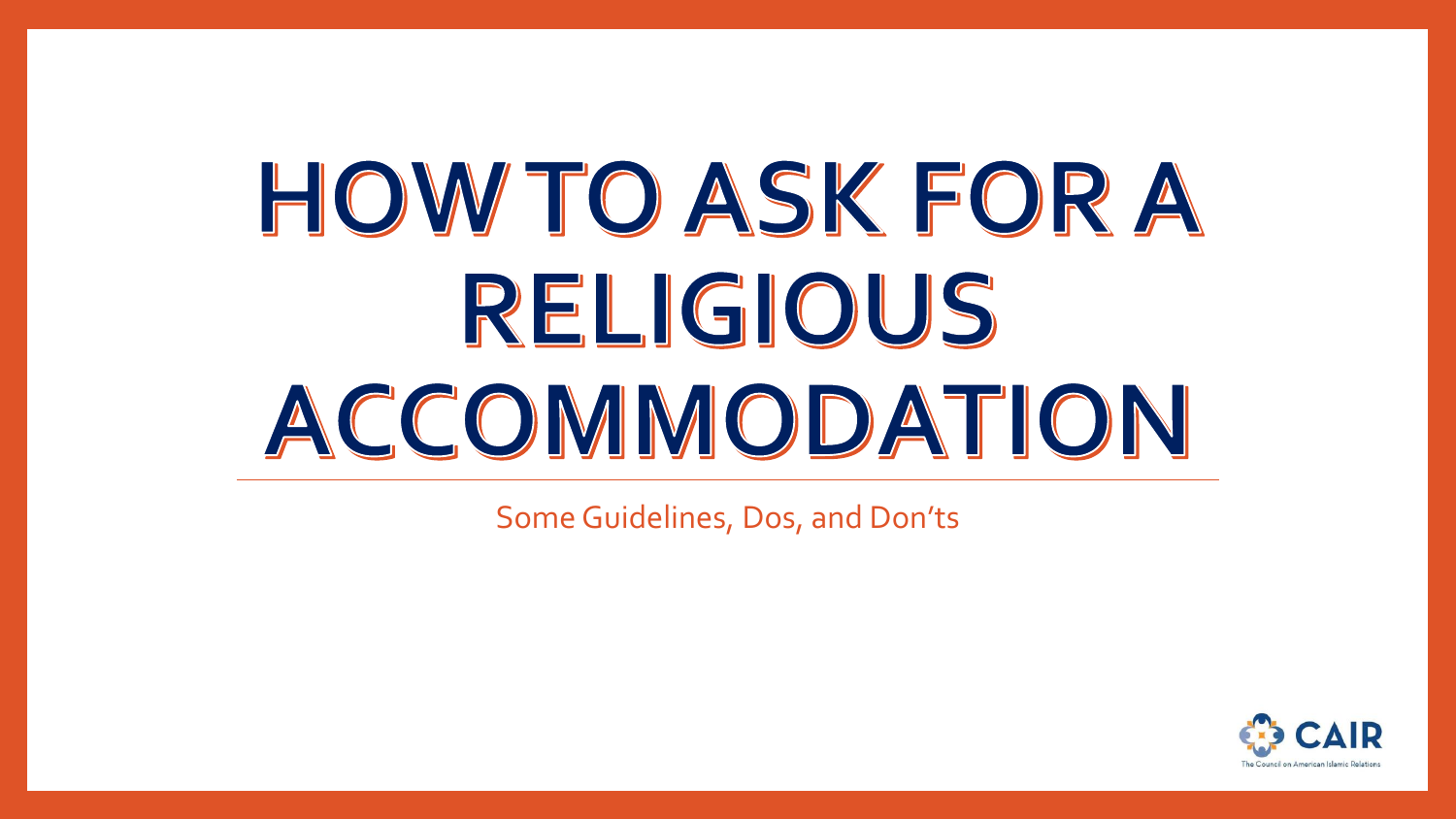### Requesting a Religious Accommodation

- 1. Familiarize yourself with your employer's procedures for requesting religious accommodations.
- 2. Make the formal request to your direct supervisor or to the person designated by company policy.
- 3. Follow up your formal request in writing.
- 4. Continue the conversation with your employer.



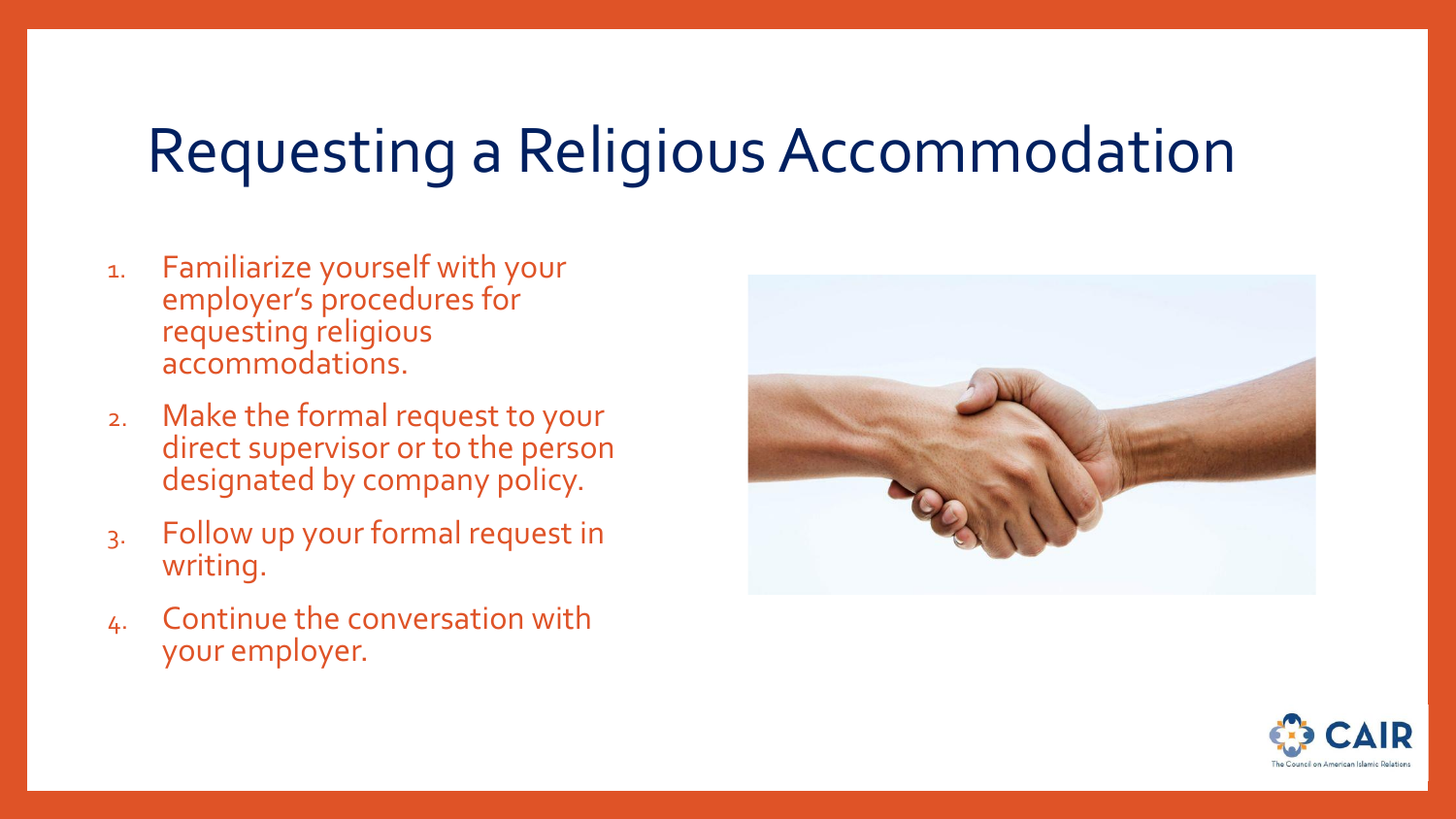### Helpful Tips

#### **DO:**

- Familiarize yourself with your rights outside of your employer's handbook. Not every employer's handbook has the appropriate guidelines according to state and federal law.
- Make clear that you are requesting the accommodation because of your sincere religious belief or practice.
- Keep personal written records of how and when your request was made and whether it was accommodated.

#### **DON'T:**

- Become aggressive with your employer!
- Threaten to quit unless your request is accommodated – unless you have already consulted with an attorney.
- Give up if your request is not initially accommodated.
- Wait until the last minute to make certain requests. Ask early if you can.